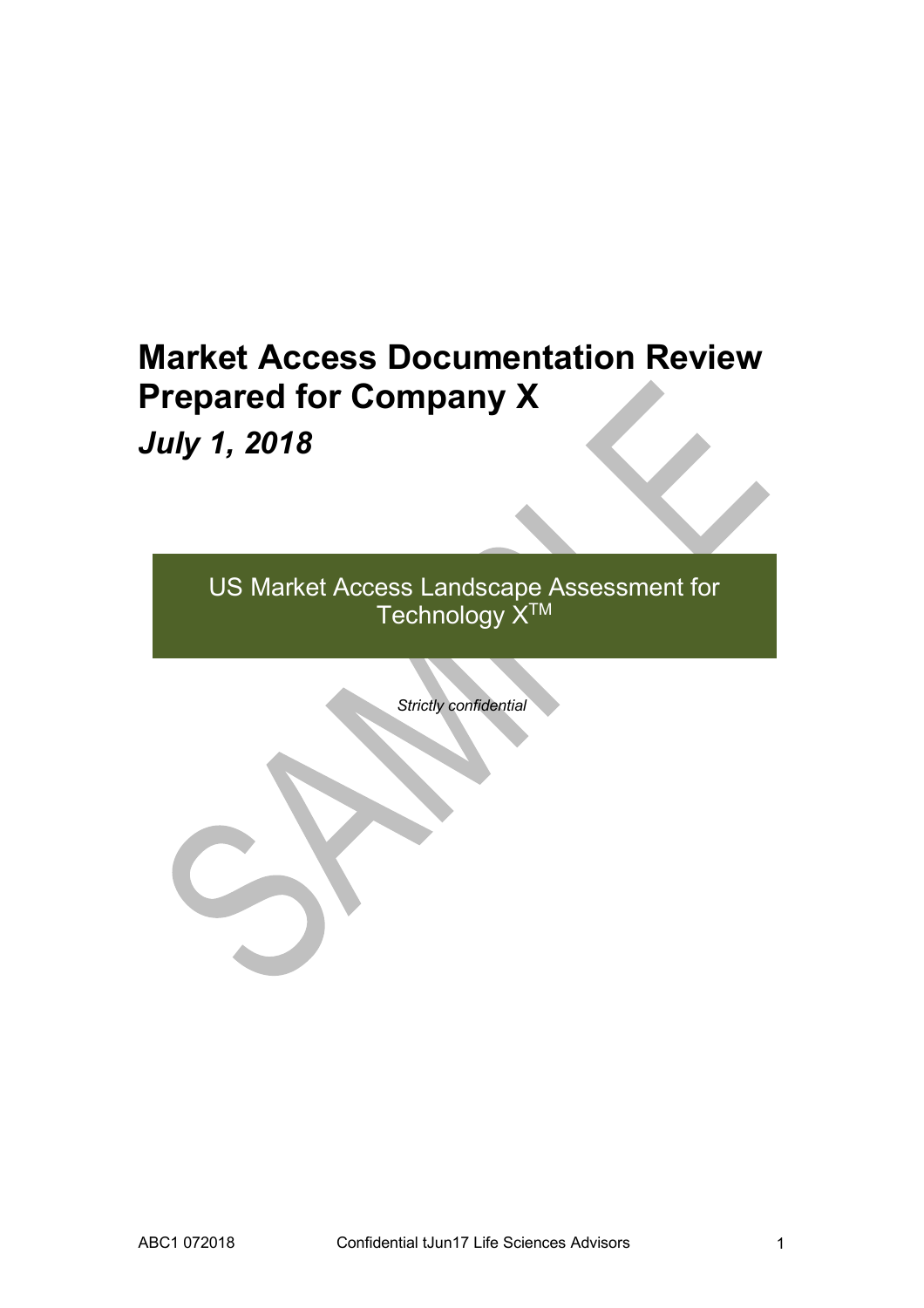#### *Contact details*

#### **Stephen F. Amato, PhD, MBA, RAC** *Principal Advisor* **tJun17 Life Sciences Advisors**

553 Winthrop Street Medford, MA 02155

Telephone - (781) 640-0553 stephen.amato@tJun17.com

**John J. Doe, PhD** *President* **Life Sciences Company X**

123 Anywhere Road Anywhere, USA, 01010

Telephone – (xxx) xxx-xxxx andy@xxxxxxxxxx.com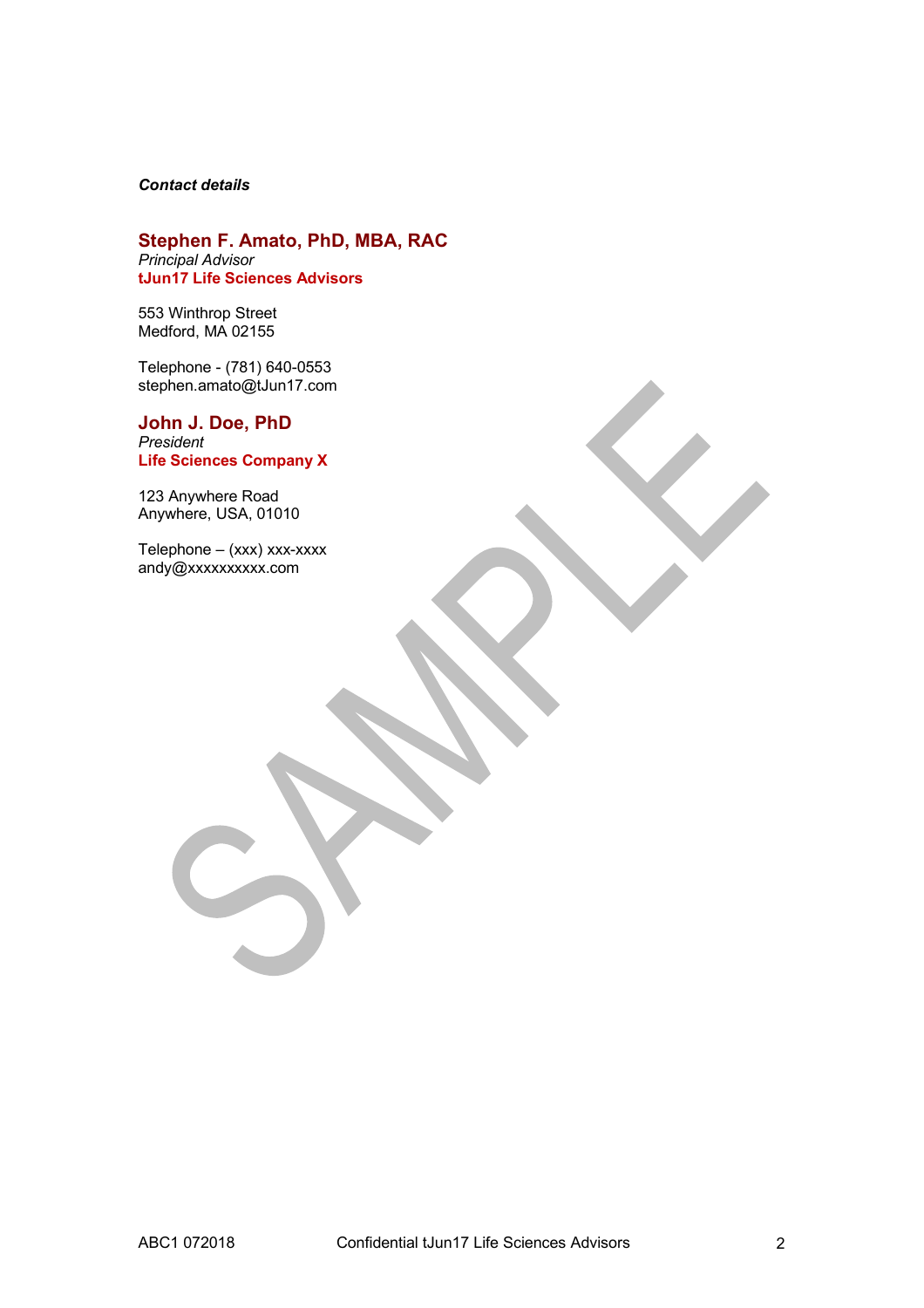## **Table of Contents**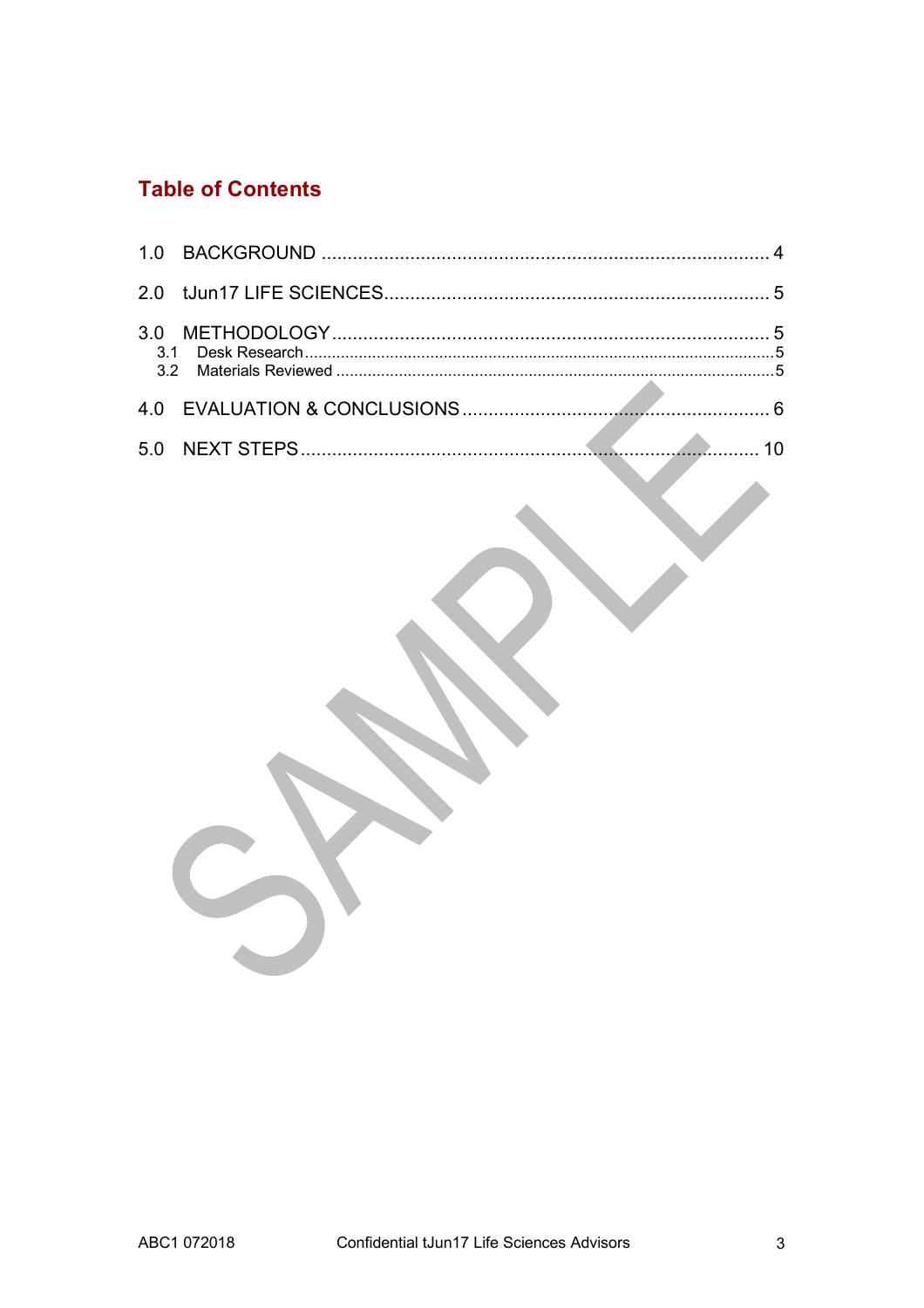## **1.0 BACKGROUND**

Company X commercialized the Technology  $X^{TM}$  system in the US in 2009. Technology X is a personalized chemotherapy management service for patients receiving infusional 5 flourouracil (5-FU) chemotherapy regimens. Technology X measures the 5-FU in patient blood samples following injection, and then calculates an individualized area under the curve (AUC). This provides a dose-adjustment based algorithm to achieve blood levels in the commonly accepted therapeutic range for subsequent cycles of 5-FU administration.

Individual A, Director of Marketing for Company X, requested that tJun17 Life Sciences review current reimbursement support materials to develop and evaluate options to accelerate Technology X universal coverage at a desired payment level among US private payers. Stephen Amato of tJun17 Life Sciences has reviewed these materials in response and provides this report to document the evaluation.

Topics that were covered in this assignment included:

- Independent review and evaluation of materials prepared or utilized by Company X to support adoption of coverage policies for Technology X by both Medicare and private payers
- Preparation of an objective report on evaluation of the aforementioned materials to Company X' Management Team from tJun17 Life Science's perspective, which incorporates 20 years of experience in the global private payer and commercialization markets

Topics to be covered in next steps or in future projects may include:

- An updated literature review of treatment regimens for oncology disease states, including colorectal, pancreatic and other cancer types
- Clinical study development strategies, including protocol development and endpoint optimization
- Optimization of US and/or international private payer relations strategy through design and implementation of one or more of the following:
	- 1. Collection of comparative primary data from Medical Directors and other private payer personnel from organizations that do or do not provide coverage or satisfactory payment levels for Technology X
	- 2. Development of a cost impact model to demonstrate a positive long-term return on investment for Technology X usage and/or coverage
	- 3. Hosting of an advisory board with stakeholders from the private payer, clinician and patient advocacy communities
- Technology X pricing strategy and/or refinement
- OUS payer or pricing concerns

The output of these analyses will be a detailed report that provides actionable information to guide market access decisions, including regulatory, reimbursement, pricing value positioning, and/or messaging considerations.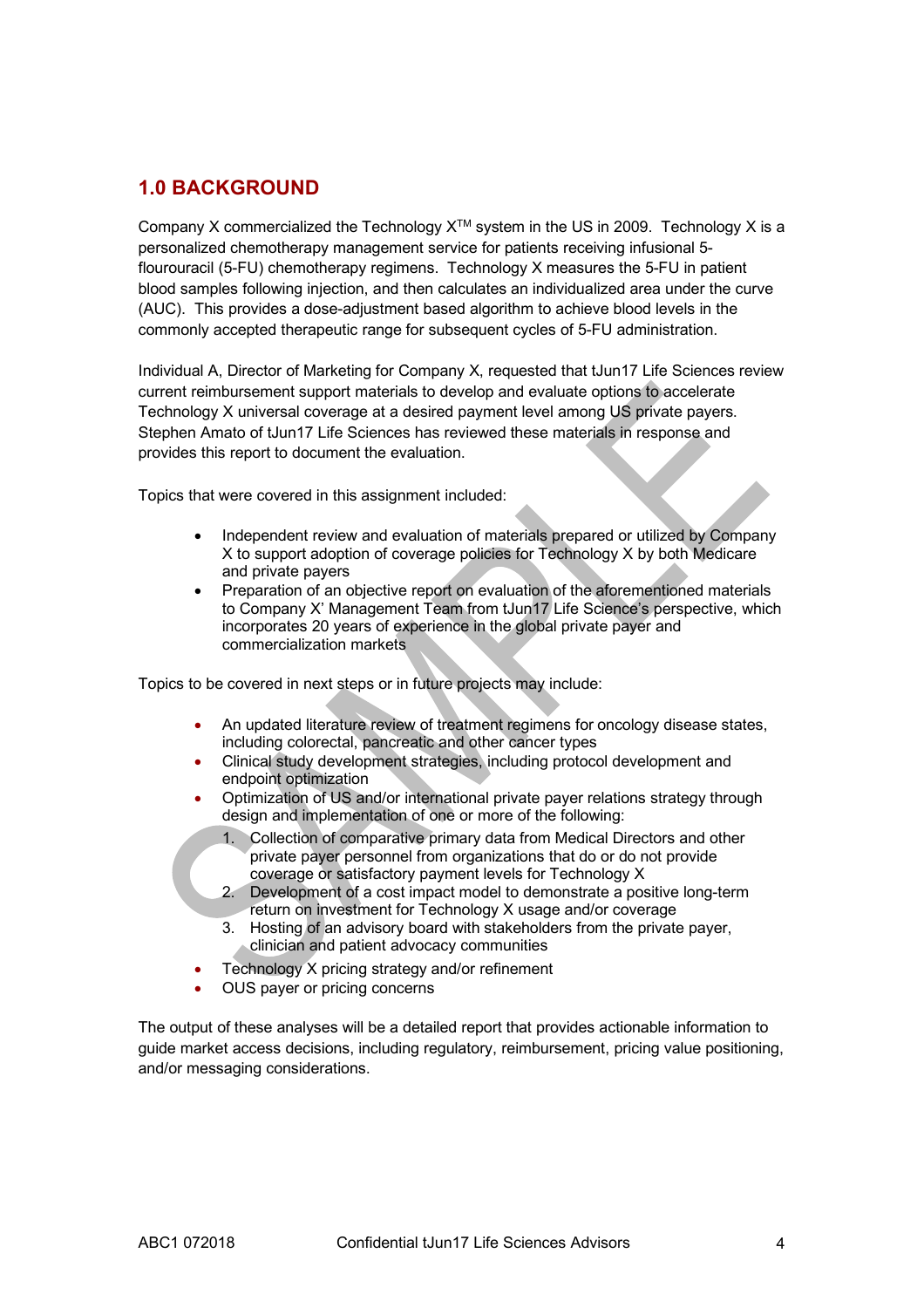## **2.0 tJun17 LIFE SCIENCES ADVISORS**

**tJun17 Life Sciences Advisors** is a leading global consultancy, offering a range of services designed to support clients in achieving extraordinary growth across the product and technology value chain.

Our mission is to work with commercial organizations, government agencies and the investment community to ensure that:

- Life science organizations have the funding, structure and strategic focus to deliver high levels of innovation and financial return
- Patients have rapid and broad access to new innovative medicines, medical devices and product tools, particularly in areas of high unmet need.

tJun17 Life Sciences provides a powerful combination of strategic, scientific, medical, technical, commercial, economic, decision support, modeling and intellectual property skills and experience.

tJun17 Life Sciences is globally recognized and renowned for its expertise in:

- Market access
- Regulatory strategy
- Pricing and reimbursement strategy
- Technical and commercial evaluation
- Due diligence and Experts' Reports
- Forecasting and valuation

## **3.0 METHODOLOGY**

#### **3.1 Desk Research**

tJun17 Life Sciences executed an iterative process of desk research utilizing in-house databases, specialist commercial sources and data provided from Company X. The desk research incorporated a review of existing US reimbursement and coverage policies related to oncology treatment strategies. The analysis also considered implications of policy related to this product area, and reviewed market access options, as well as reimbursement coverage policies for competitor products

## **3.2 Materials Reviewed**

Specific coverage support materials reviewed included:

- Technology  $X^{TM}$  Clinical Summary (4 page version)
- Technology X Clinical Summary (10 page version)
- **Abstract**  5-FU dose monitoring and prevention of oxaliplatin-induced neurotoxicity in FOLFOX4 regimen: Results of a phase II study
- **Abstract**  Comparison of two patient cohorts treated in parallel for advanced colorectal cancer with a simplified FOLFOX 4 regimen with or without 5-FU therapeutic dose management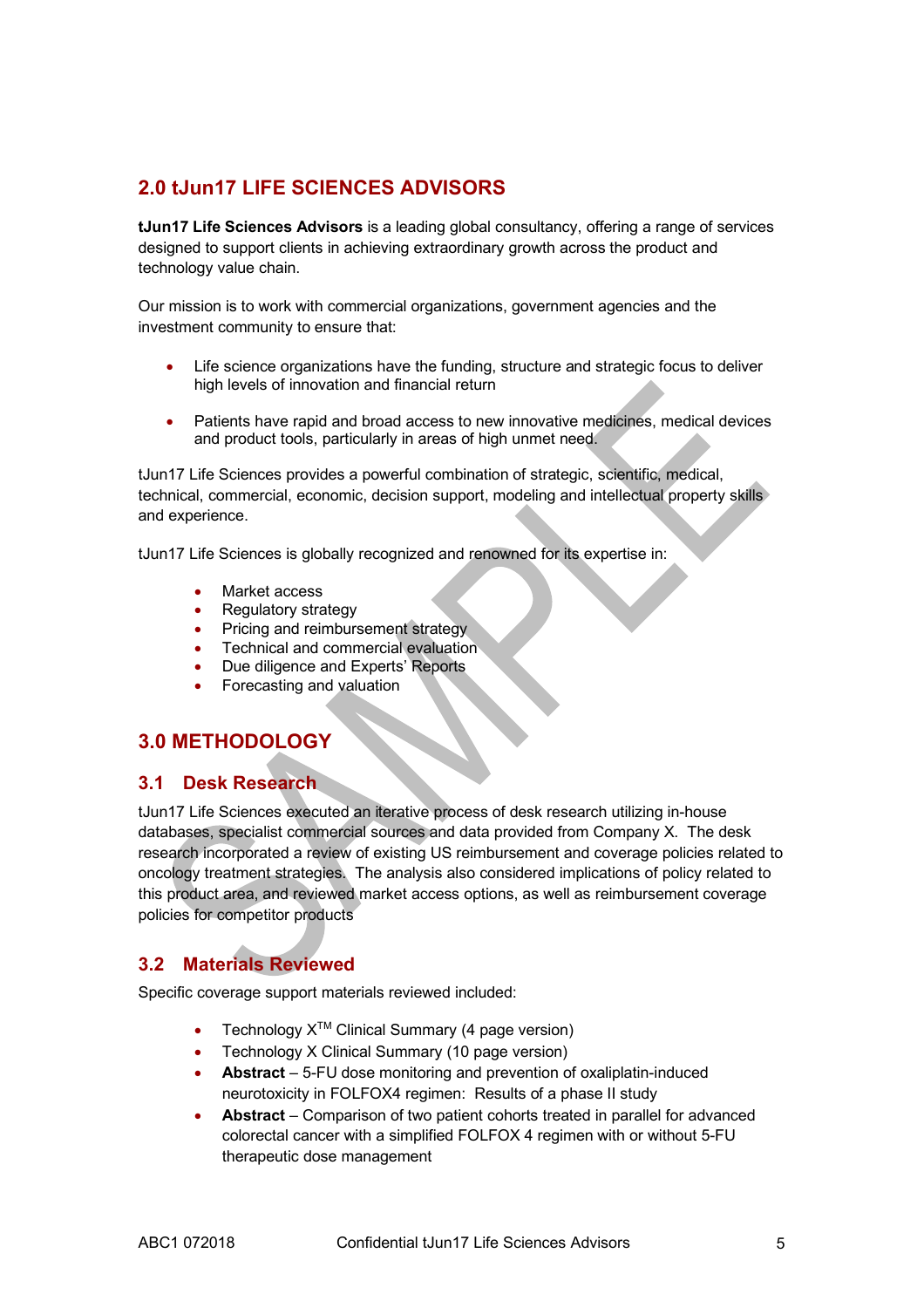- **Abstract** Comparing cost effectiveness of PK versus BSA dosing of infusional 5-FU in the US metastatic colorectal cancer population
- **Peer reviewed article** Gamelin, E., Delva, R., Jacob, J., Merrouche, Y, Raoul, JL, Pezet, D, Dorval, E, Piot, G, Morel, A, Boisdron-C, M- Individual Flourouracil Dose Adjustment Based on Pharmacokinetic Follow-Up Compared With Conventional Dosage: Results of a Multicenter Randomized Trial of Patients With Metastatic Colorectal Cancer, *Journal of Clinical Oncology,* 2008; 26:2099-2105
- **Peer reviewed article** Saif, MW, Choma, A, Salamone, SJ, Chu, E., Pharmacokinetically Guided Dose Adjustment of 5-Fluorouracil: A Rational Approach to Improving Therapeutic Outcomes *J Natl Cancer Inst* 2009; 101:1543- 1552
- Coverage Support Letter from Dr. X, MD to Noridian Administrative Services dated July 17, 2009
- Coverage Support Letter from Dr. X, MD dated February 1, 2009
- Letter from X, Program Manager Payor Contracting Company X Laboratories to Dr. X, MD, JD dated January 7, 2010
- Sample Technology X<sup>™</sup> Analysis Report (Infusion Start Time 10/06/2008 @ 11:45 AM)
- Sample Technology X Analysis Report (Infusion Start Time 07/05/2009 @ 2:00 PM)
- Company X Laboratories, Inc. CPT code and Fee request description sheet
- Technology X micro costing analysis (2010)
- Technology X Technical Specifications Sheet (dated July 2009)
- Technology X Marketing Brochure

## **4.0 EVALUATION & CONCLUSIONS**

tJun17 Life Sciences reviewed the coverage support materials described in Section 3.0. General observations regarding these materials included the following:

- From a coverage perspective, payers want to know that Technology X testing will impact clinical behavioral or treatment patterns in a positive way. A compelling argument appears to have been developed regarding the use of Technology X for 5- FU characterization from a safety and efficacy perspective. In addition, there appears to be a plethora of technical data to demonstrate the validity of using AUC methodologies to achieve and maintain balanced and therapeutically active patient plasma concentrations of 5-FU. Moreover, the validity of using Technology X vs. other methods, including mass spectrometry and column chromatography, to calculate AUC measurements appears to have been established.
- Based on the material(s) reviewed, Company X seems to have made a systematic effort to communicate the aforementioned technical data to the private payer community. Clinician testimonials from several Key Opinion Leaders (KOLs) appear to have been utilized in direct communications with targeted payers in order to positively impact potential Technology X coverage policy(s).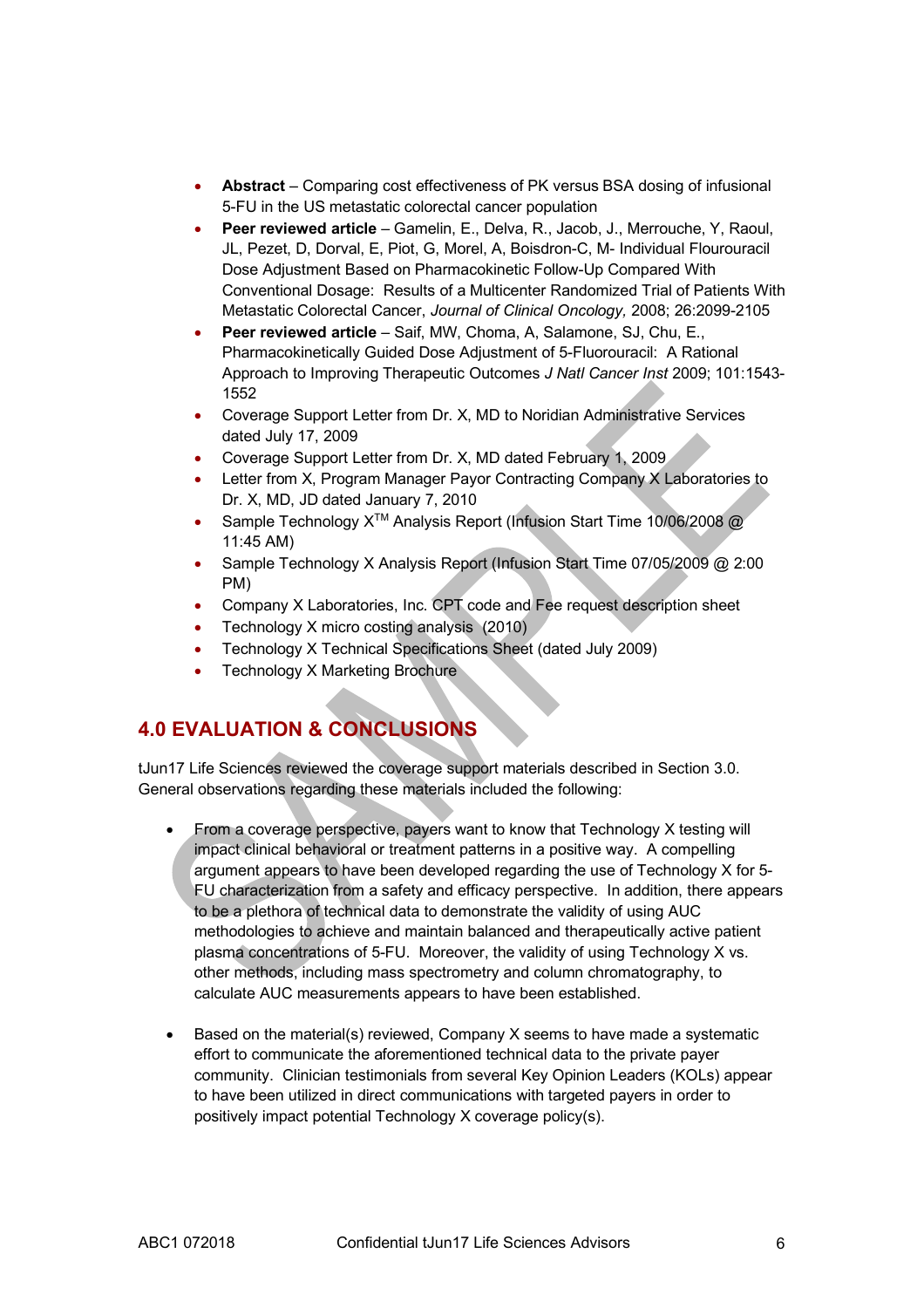• Testimonials from patients also appear to have been utilized in supporting market penetration of the Technology X platform through inclusion in the product marketing brochure.

Based on the review of the materials described in Section 3.0, there appear to be opportunities for continued development, implementation and perhaps refinement of the US payer relations strategy in the following areas:

#### **1) Cost effectiveness data**

The cost data provided appears to quantify the total cost(s) to Company X for commercialization of the Technology  $X^{TM}$  product platform. This was completed perhaps to support an internal financial return on investment (ROI) analysis or to support pricing strategy. Private payer coverage decisions, unlike those made by Medicare, are driven not only by medical necessity and/or clinical utilization parameters, but also by short and long-term cost data. During an initial phone conversation between Company X and tJun17 Life Sciences, reference was made to the development of a cost effectiveness model referred to as 'Archimedes'. Other than this reference, none of the materials reviewed appears to illustrate the costs involved in utilizing Technology X or other methodologies for determining 5-FU dosing regimens. Moreover, demonstration of an overall cost savings to the payer, either in the short or long-term, if Technology X coverage is implemented at any payment level, is lacking.

A quantitative cost effectiveness model that clearly illustrates a financial incentive may increase the likelihood that private payers will adopt coverage for the Technology X platform at a desired payment level. This model would incorporate variables that quantify the up front costs associated with Technology X test usage, including the price for the test, shipping costs and other input variables. It may also include variables that quantify the short and/or longer term savings associated with usage of the test including reduction in side effects from 5-FU overdosing, complications resulting from either under or over usage of 5-FU therapy, and reduction in hospitalization rates.

Another strategy could involve conducting cost effectiveness study(s) at individual treatment facilities. This type of analysis could be designed in a comparative fashion, in which the costs of a particular disease state, such a colorectal cancer, are evaluated at an institution that utilizes Technology X for 5-FU characterization versus one that does not.

#### **2) Primary data from private payers**

A letter to Dr. X., MD, JD notes that as of January 2010, Company X had contracted with over 150 commercial payers, representing 70 million lives for Technology X testing. Presentation of a comprehensive review of Technology X payer policies to managed care organizations that do not provide adequate coverage for the product could positively impact their perspective(s). Collection and analysis of data from private payers in order to determine what variables or factors may be considered in future coverage and/or payment decisions for 5-FU testing may present an additional opportunity to provide support for this initiative. In addition, such an evaluation may reveal regional differences in coverage and/or payment determining factors within the US.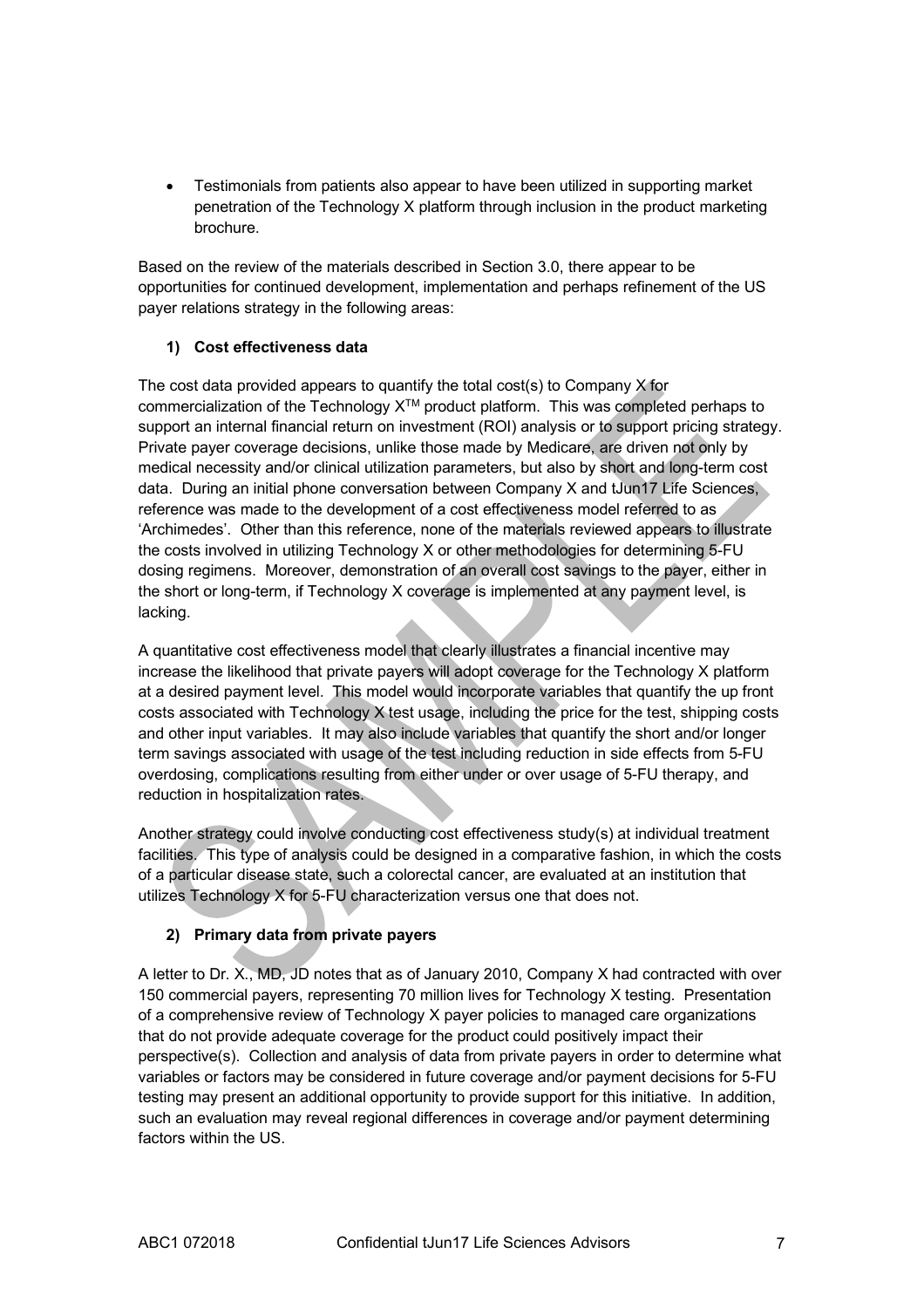tJun17 Life Sciences has access to a database of several hundred US and international private payer personnel, including Medical Directors, which could be incorporated into a set of in depth interviews. Preparation of Discussion Guide to support the interview process could facilitate and standardize the process. As part of this analysis, tJun17 Life Sciences would provide Company X with a more comprehensive assessment of the current and future reimbursement landscape and strategy, built on the present body of work.

A market access advisory board could also be considered as a possible next step, to bring together key stakeholders to pressure test messaging as well as US and/or international reimbursement and pricing strategies.

Collection and analysis of stakeholder primary data could provide insights into the following questions as well:

#### *a) Does site of care/diagnostic analysis impact payer coverage support?*

Initial conversations with Individual X revealed that Company X markets Technology  $X^{tm}$ internationally through distributors that sell the Technology X product directly to clinical sites. This implies that Technology X testing is conducted at these sites at the point of care. Such a model differs substantially from that utilized in the US, in which patient samples are prepared at the site of care then shipped to Company X for analysis. In these cases the final 5-FU analysis is conducted at Company X's CLIA certified laboratory. However, the customer, and by extension the payer may perceive that the cost of Technology X testing includes either direct or implied shipping and storage costs. Payers may deem such costs to be excessive and/or unnecessary. Primary data collection and evaluation may provide insights into this issue.

#### *b) Does Company X's CLIA certified laboratory itself present an issue*

The review of the documentation described in Section 3.0 revealed that little to no information is provided regarding Company X's CLIA certified laboratory testing facility. For example, when was the laboratory certified? How many tests per year does the laboratory conduct? Are there clinician testimonials that would provide support regarding the accuracy of patient data obtained from the facility?

#### *c) Is continuity of care or maintenance of health records an issue?*

Since Technology X testing in the US is conducted outside the treatment facility, payers may have a concern that the information flow and subsequently the patient's continuity of care may be negatively impacted. Payers may perceive that such potential disruptions of information flow may decrease efficiencies and increase the cost of care for patients under their management.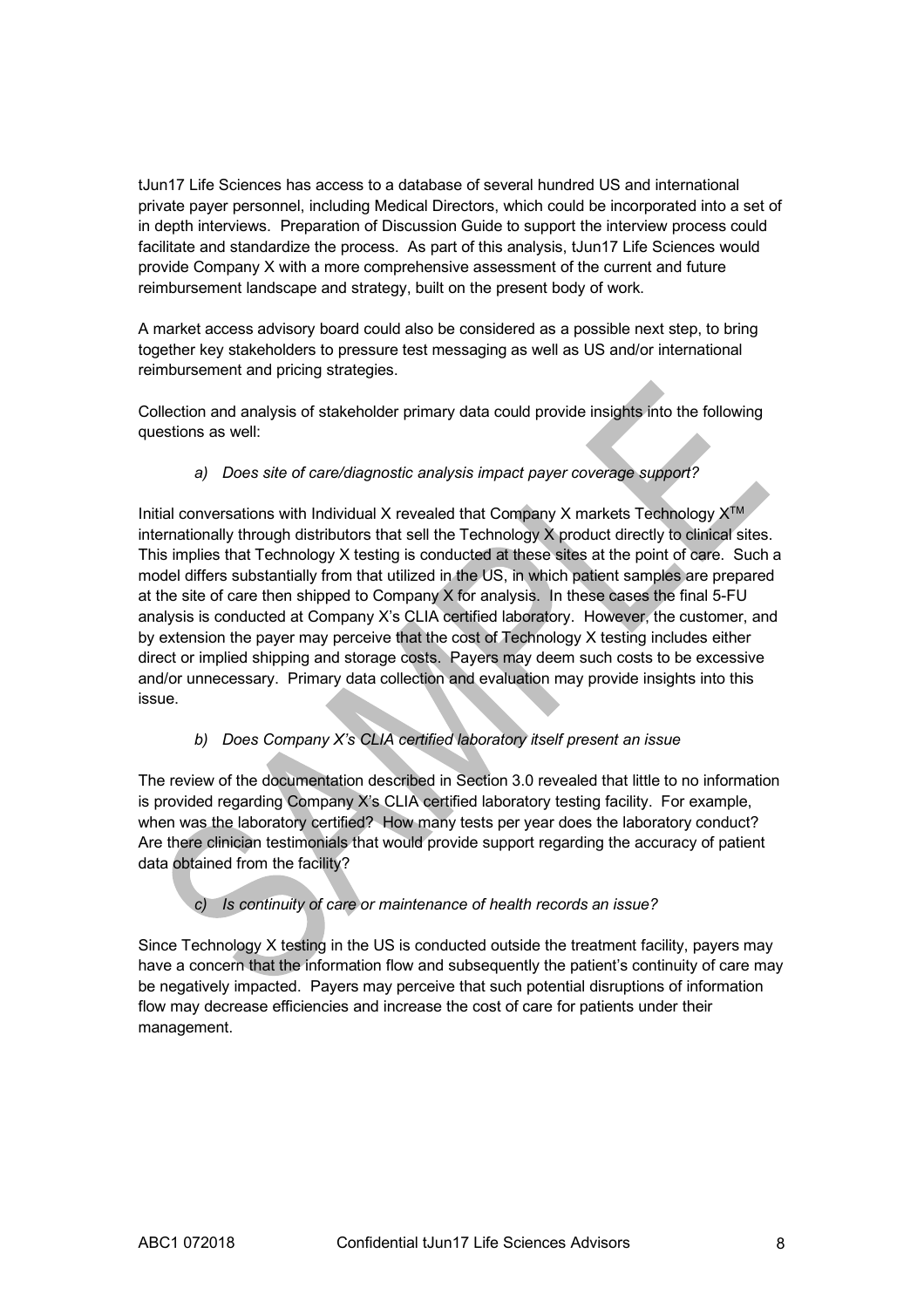#### *d) Are there regulatory concerns that should be addressed?*

While the clinical data strongly supports the usage and validity of Technology X testing, the product is not currently FDA approved. Initial conversations with Company X revealed that several stakeholders, possibly including the FDA, would consider the Technology X testing platform to be pharmaceutically based were it to be distributed for point of care testing and analysis. Some payers may perceive the Technology X test to be a pharmaceutical product in any case and may want to see additional pharmaceutical related endpoints or outcome measures determined. A collection and analysis of primary stakeholder data may yield insights into this issue as well.

#### **3) Patient advocacy group campaign**

Private payers operate like other businesses in that the competitive landscape could have a substantial impact on strategic and/or tactical decisions. This means that clear communication of the number of private payers that cover usage of Technology X™ for 5-FU patient measurements may have a positive impact on coverage and/or payment decisions. In addition, clear presentation of the patient demand for Technology X testing could impact this paradigm as well.

Thus, development of a comprehensive patient advocacy campaign could yield substantial dividends in terms of demonstrating demand for the Technology X test. Groups in the US whose influence could have a positive impact include the following:

| Disease State                  | <b>Patient Advocacy</b><br>Group                                                                                    | Website                                                  |
|--------------------------------|---------------------------------------------------------------------------------------------------------------------|----------------------------------------------------------|
|                                | C3: Colon Cancer<br>Coalition                                                                                       | (http://fightcolorectalcancer.org/)                      |
| <b>Colon Cancer</b>            | <b>Colorectal CareLine</b>                                                                                          | (http://www.patientadvocate.org/)                        |
|                                | <b>Colon Cancer Alliance</b>                                                                                        | (http://www.ccalliance.org/)                             |
| <b>Pancreatic Cancer</b>       | The Lustgarten<br>Foundation for<br>Pancreatic Cancer<br>Research<br>The Pancreatic Cancer<br><b>Action Network</b> | (http://www.lustgarten.org/)<br>(http://www.pancan.org/) |
| <b>Head and Neck</b><br>Cancer | Support for People with<br>Oral, Head and Neck<br>Cancer                                                            | (http://www.spohnc.org/)                                 |
|                                | Oral Cancer Foundation                                                                                              | (http://www.oralcancerfoundation.org/)                   |